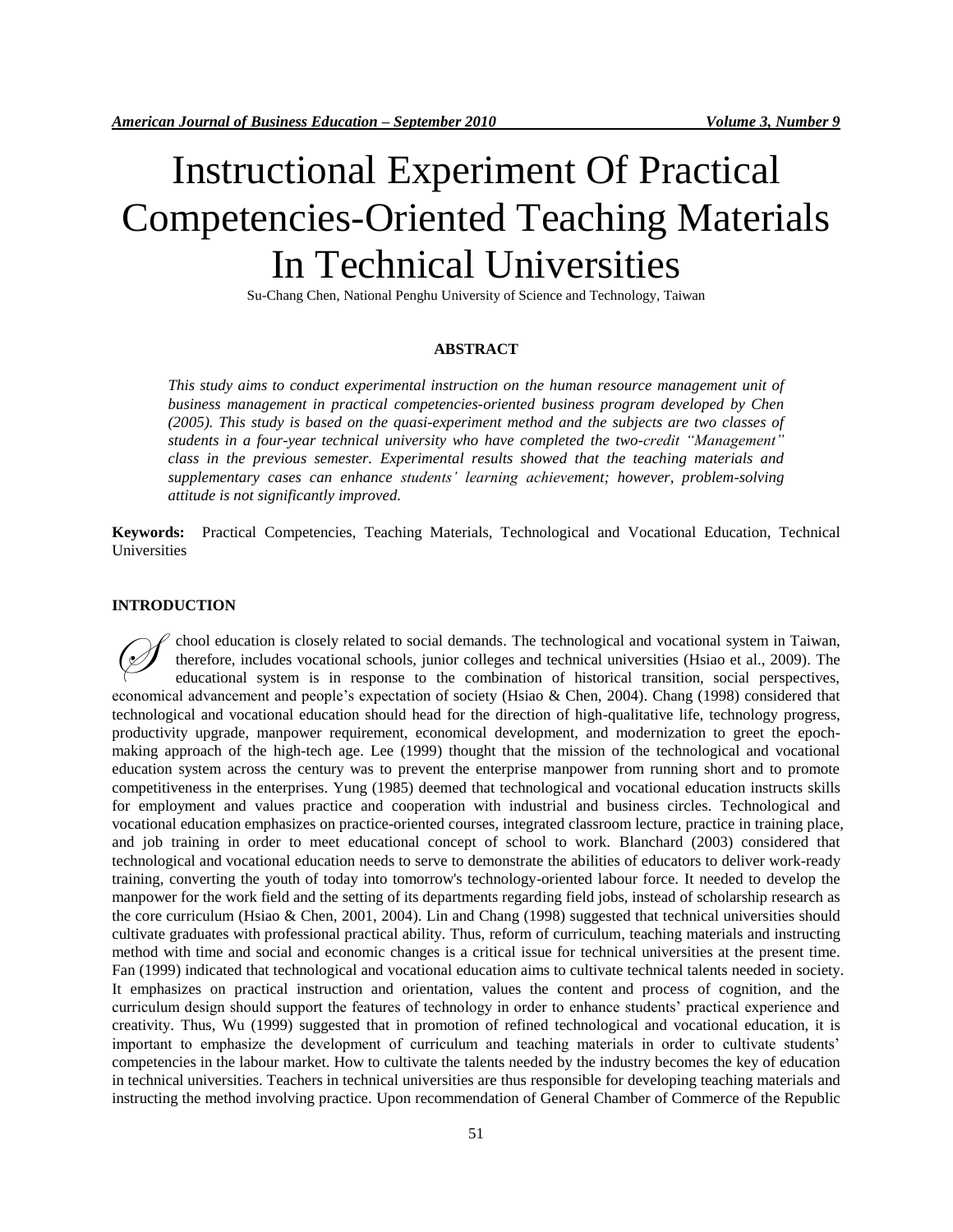of China and The Congress of Association of Secretaries and Administrative Professionals (CASAP), the former study by Chen (2005) invited 30 experienced supervisors and personnel from the business circle to participate in three Delphi questionnaire surveys. The results were used to conclude the 70 professional and practical competencies needed by graduates of the business program in technical universities in the workplace. It had transformed the competencies into 15 courses and designed teaching material according to analytical result (Chen, 2005). Will the teaching materials be suitable for students in technical universities? It is the first motivation of this study.

Curriculum development in Taiwan was usually established through teachers' views and didn't focus on the needs of the industry (Chen, 2006; Lin, 1994). As a result, most students learned portion rather than integration of the field and had much more theoretical knowledge rather than practical technology (Hsiao & Chen, 2001, 2004). There exits a disparity between technical universities' curriculum and the needs of the industries (Chang, 1998). It means that teaching in technical universities has caused some problems, which are more theory-oriented rather than practice-oriented. It seems difficult to cultivate qualified students who need more sound academic foundation courses (Chen, 2006; Hsiao & Chen, 2004). Traditional instruction is teacher-oriented; i.e., systematic lecture might limit knowledge transfer and generalization since knowledge in textbooks cannot be connected with reality and it will lead to inert knowledge. Thus, "discussion lecture" has gradually replaced "pure lecture". Discussion lecture can facilitate teacher-student discussion in class. It enhances students' participation and also meets students' learning progress and triggers their learning interests. Teaching materials of the case study are based on a real situation, allowing students to experience the actual business operation and exercise their analytical ability (Liu, 2009). Will the approach be suitable for students in commercial program at technical universities? It is the second motivation of this study.

#### **PURPOSE**

This study aims to determine if local case teaching materials in Taiwan developed by Chen (2005) can enhance students' learning achievement and problem-solving attitude.

#### **METHOD**

This study adopted the quasi-experiment method. The experimental group included 31 freshmen students in the Department of Applied Foreign Languages of National Penghu University of Technology and the control group comprised of 46 freshmen students in the Department of Marketing and Logistics Management at the same school. The participants completed the two-credit "Management" class during the previous semester. The experiment was conducted in the course unit of "Human Resource Management" during the second semester. The control group received a traditional lecture, whereas the experimental group received teaching materials and local case of human resource management by Chen (2005). The experimental instruction lasted for three weeks.

Prior to the experiment, a pre-test was conducted to determine the problem-solving attitude and pre-learning outcome of the two groups. After the three-week experiment, a post-test was conducted to determine the difference between the problem-solving attitude and learning outcome.

The evaluated questionnaire was used in this study. The first section was problem-solving attitude and was based on a scale modified by Chang (1999), which included 37 items. Cronbach's α of the whole scale was 0.877. Re-test reliability of three weeks was 0.883. According to the factor analysis, the construct validity was acceptable and met the framework of the original scale. The second section was learning outcome consisting of 40 items pertaining to the learning objectives. After the experiment, the researcher made minor revisions to the number of items and conducted a post-test.

## **RESULT**

A pre-test was conducted to determine the difference of academic performance and problem-solving attitude on "Human Resource Management" of the two groups. According to Table 1, the two groups do not reveal significant difference regarding learning achievement or problem-solving attitude, indicating that the two groups can participate in comparative instructional experiment.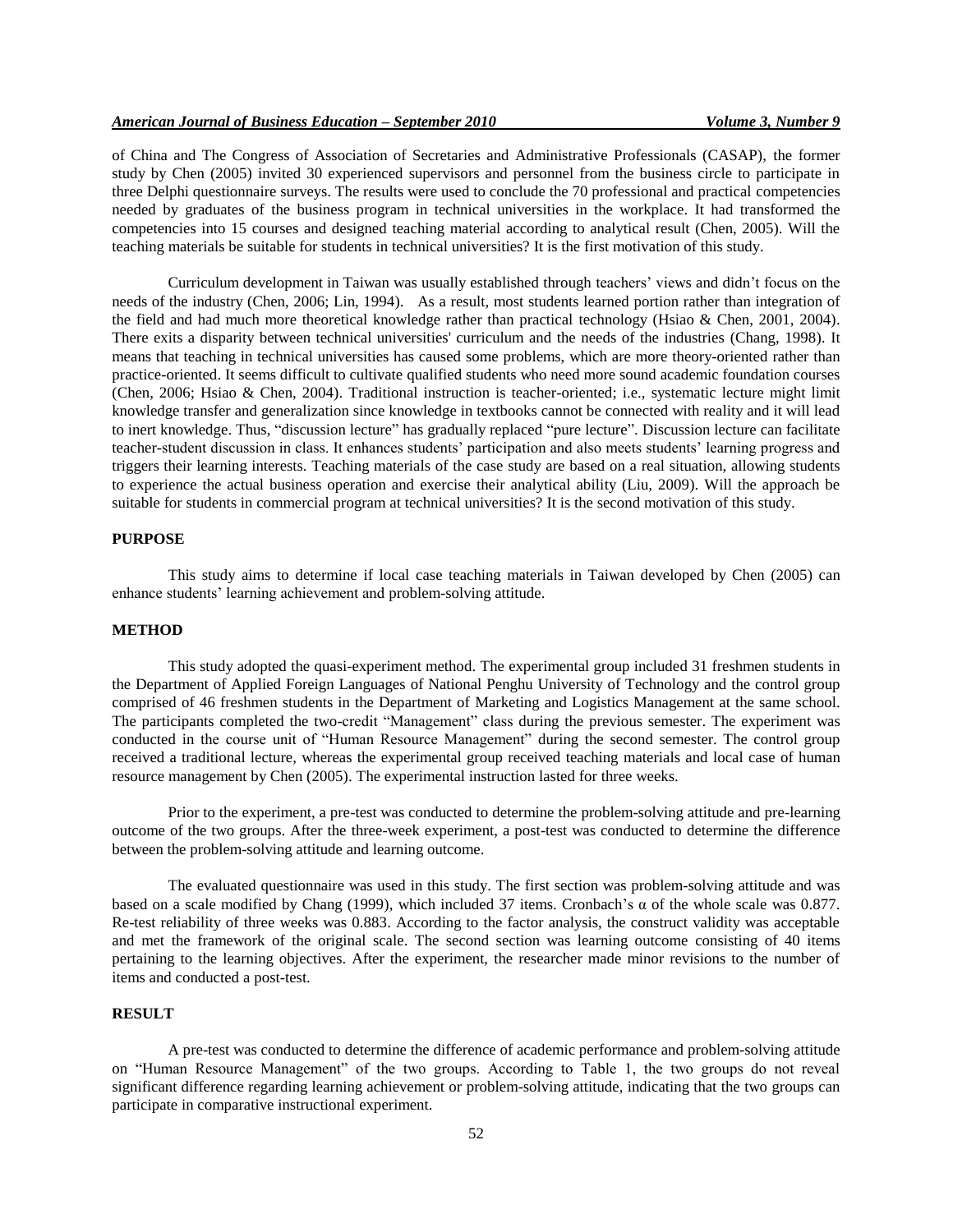|                                 |                    |    | IVI    | SD    | t-value | p-value |
|---------------------------------|--------------------|----|--------|-------|---------|---------|
| <b>Learning Achievement</b>     | experimental group | 31 | 23.548 | 6.824 | 0.784   | 0.436   |
|                                 | control group      | 46 | 24.837 | 7.234 |         |         |
| <b>Problem-solving Attitude</b> | experimental group |    | 79.23  | 7.73  | 0.318   | 0.752   |
|                                 | control group      | 46 | 79.93  | 10.67 |         |         |

| <b>Table 1: t Test of Pre-test Performance</b> |  |
|------------------------------------------------|--|
|------------------------------------------------|--|

According to Table 2, a t test showed that the learning achievement of the experimental group is significantly better than the control group and it reaches significance level (0.01). It indicates that the teaching materials and supplementary case can enhance students' learning outcome. However, regarding the problem-solving attitude, the two groups do not reveal a significant difference.

| <b>Table 2: t Test of Post-test Performance</b> |                    |    |        |           |           |         |
|-------------------------------------------------|--------------------|----|--------|-----------|-----------|---------|
|                                                 |                    |    | M      | <b>SD</b> | t-value   | p-value |
| <b>Learning Achievement</b>                     | experimental group | 31 | 39.371 | 10.921    | $2.655**$ | 0.010   |
|                                                 | control group      | 46 | 32.989 | 9.939     |           |         |
| <b>Problem-solving Attitude</b>                 | experimental group | 31 | 78.52  | 6.69      | 1.021     | 0.310   |
|                                                 | control group      | 46 | 80.48  | 9.17      |           |         |

According to Table 3 and t test, the learning achievement of the experimental group after the experiment has significantly improved and it reaches significance level (0.01). It demonstrates that teaching materials and supplementary case can enhance students' learning outcome. However, regarding problem-solving attitude, there is no significant difference before and after the experiment.

|                                 |                   |    |        | <b>SD</b> | t-value   | p-value |
|---------------------------------|-------------------|----|--------|-----------|-----------|---------|
| <b>Learning Achievement</b>     | before experiment |    | 23.548 | 6.824     | $6.841**$ | 0.000   |
|                                 | after experiment  | 31 | 39.371 | 10.921    |           |         |
| <b>Problem-solving Attitude</b> | before experiment |    | 79.23  | 7.73      | 0.387     | 0.700   |
|                                 | after experiment  |    | 78.52  | 6.69      |           |         |

**Table 3: t Test of Before and After Experiment for Experimental Group**

#### **CONCLUSION AND DISCUSSION**

The curriculum development, teaching materials, and instructing method for business program in technical universities didn't comply with social development and change. This situation results in complaints from industries regarding technical universities graduated students not doing well for their requirements. This is the major linking problem between companies and technical universities in Taiwan. In order to solve this problem, curriculum development, teaching materials, and instructing method for the business program in technical universities should be practical oriented (Chen, 2006).

The experimental result of this study reveals that teaching materials and supplementary case can enhance students' learning outcome. It apparently encouraged the result of Chen (2005) former research. However, since this study only focuses on one subject, the inference is limited. Moreover, a problem-solving attitude is the key factor to solve practical problems in the business circle. However, experimental result shows that teaching materials cannot enhance problem-solving attitude, indicating that the approach cannot improve students' problem-solving attitude. Future studies can probe into this aspect.

For future studies, it can conduct experimental instruction on the 15 courses developed by Chen (2005). In addition, since practical teaching material can enhance students' learning outcome, it is suggested that technical